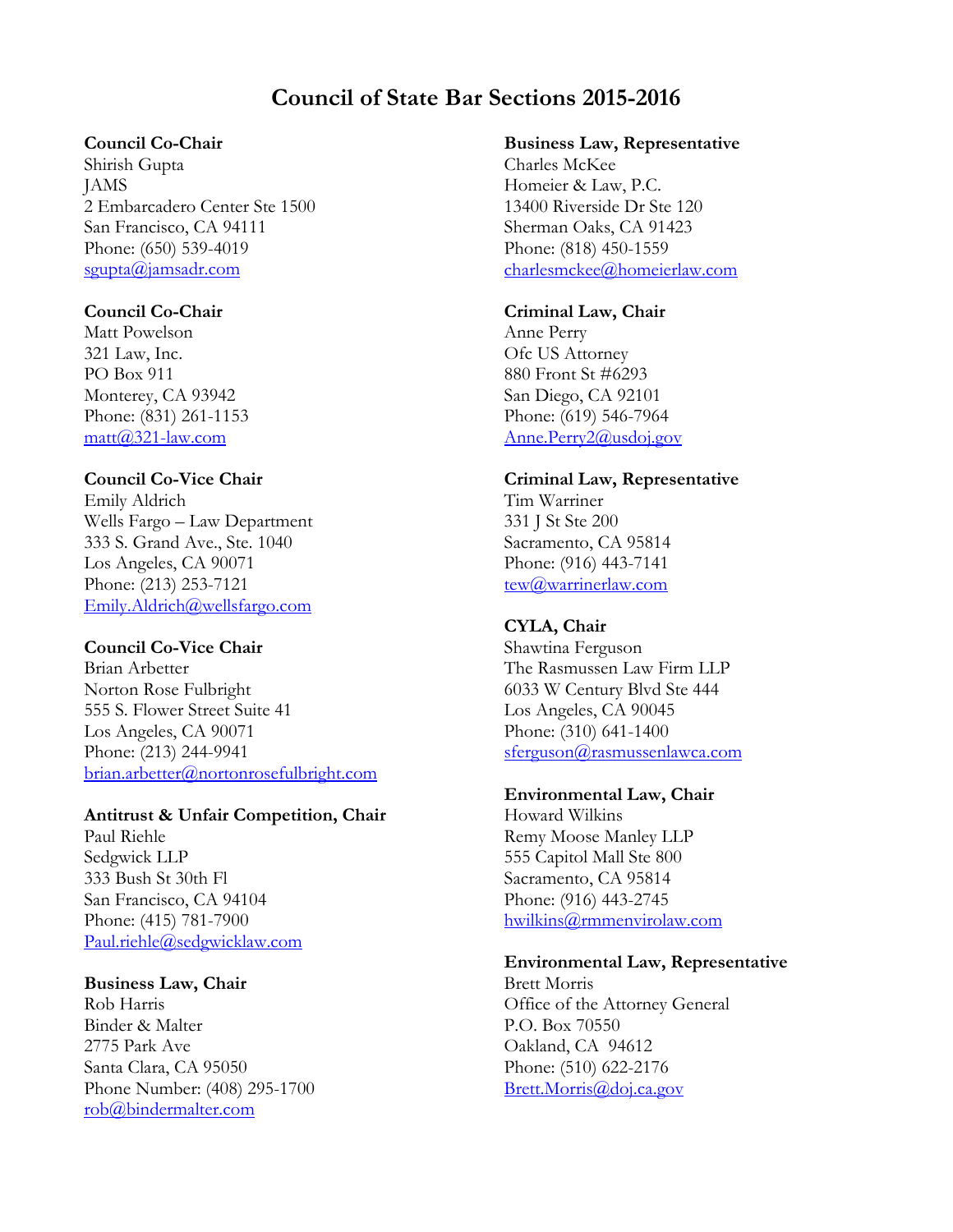### **Family Law, Chair**

Vanessa Kirker Wright Kirker|Wright Law Group, APC 817 Garden St Ste 200 Santa Barbara, CA 93101 Phone: (805) 964-5105 [vkw@kirkerwright.com](mailto:vkw@kirkerwright.com)

### **Intellectual Property Law, Chair**

Deborah Greaves Brutzkus Gubner Rozansky Seror Weber LLP 21650 Oxnard St Ste 500 Woodland Hills, CA 91367 Phone: (818) 827-9142 [dgreaves@ebg-law.com](mailto:dgreaves@ebg-law.com)

#### **International Law, Chair**

Harumi Hata Seyfarth Shaw LLP 333 S Hope St Ste 3900 Los Angeles, CA 90071-1406 Phone: (213) 270-9600 [hhata@seyfarth.com](mailto:hhata@seyfarth.com)

#### **Labor & Employment Law, Chair**

Amy Oppenheimer Law Offices of Amy Oppenheimer 1442A Walnut St # 234 Berkeley, CA 94709 Phone: (510) 393-4212 [amy@amyopp.com](mailto:amy@amyopp.com)

#### **Law Practice Mgt & Technology, Chair**

Kurt Obermeyer Legal Management Solutions, Inc 2121 Rosecrans Ave., Ste. 3400 El Segundo, CA 90245 Phone: 310-614-3291 [kobermeyer@legalmanagementsolutions.com](mailto:kobermeyer@legalmanagementsolutions.com)

#### **Litigation, Chair**

Ben Ginsburg CA Court of Appeal 300 S Spring St Ste 200 Los Angeles, CA 90013 Phone: (213) 830-7273 [Reuben.Ginsburg@jud.ca.gov](mailto:Reuben.Ginsburg@jud.ca.gov) 

#### **Public Law, Chair**

Elizabeth Pianca Office of the County Counsel 70 W Hedding St 9th FL San Jose, CA 95110 Phone: (408) 299-5900 [Elizabeth.pianca@cco.sccgov.org](mailto:Elizabeth.pianca@cco.sccgov.org)

#### **Public Law, Representative**

Scott Dickey Ofc County Counsel, County of Alameda 1221 Oak St Ste 450 Oakland, CA 94612 Phone: (510) 272-6700 [scott.dickey@acgov.org](mailto:scott.dickey@acgov.org)

#### **Real Property Law, Chair**

Randy Block Sedgwick LLP 333 Bush St 30th Fl San Francisco, CA 94104 Phone: (415) 781-7900 [Randall.Block@sedgwicklaw.com](mailto:Randall.Block@sedgwicklaw.com)

#### **Real Property Law, Representative**

Michael Klein Klein & Weisz 12401 Wilshire Blvd 2nd FL Los Angeles, CA 90025 Phone: (310) 447-7000 [aq873@lafn.org](mailto:aq873@lafn.org)

### **Solo & Small Firm, Chair**

Terry Szucsko Lvovich, Volchegursky & Szucsko, LLP 260 California St Ste 1001 San Francisco, CA 94111 Phone: (415) 392-2560 terry@lvlawgroup.com

#### **Solo & Small Firm, Representative**

Cynthia Elkins Elkins Employment Law 21700 Oxnard St Ste 700 Woodland Hills, CA 91367 Phone: (818) 598-6771 [Celkins@employer-law.com](mailto:Celkins@employer-law.com)